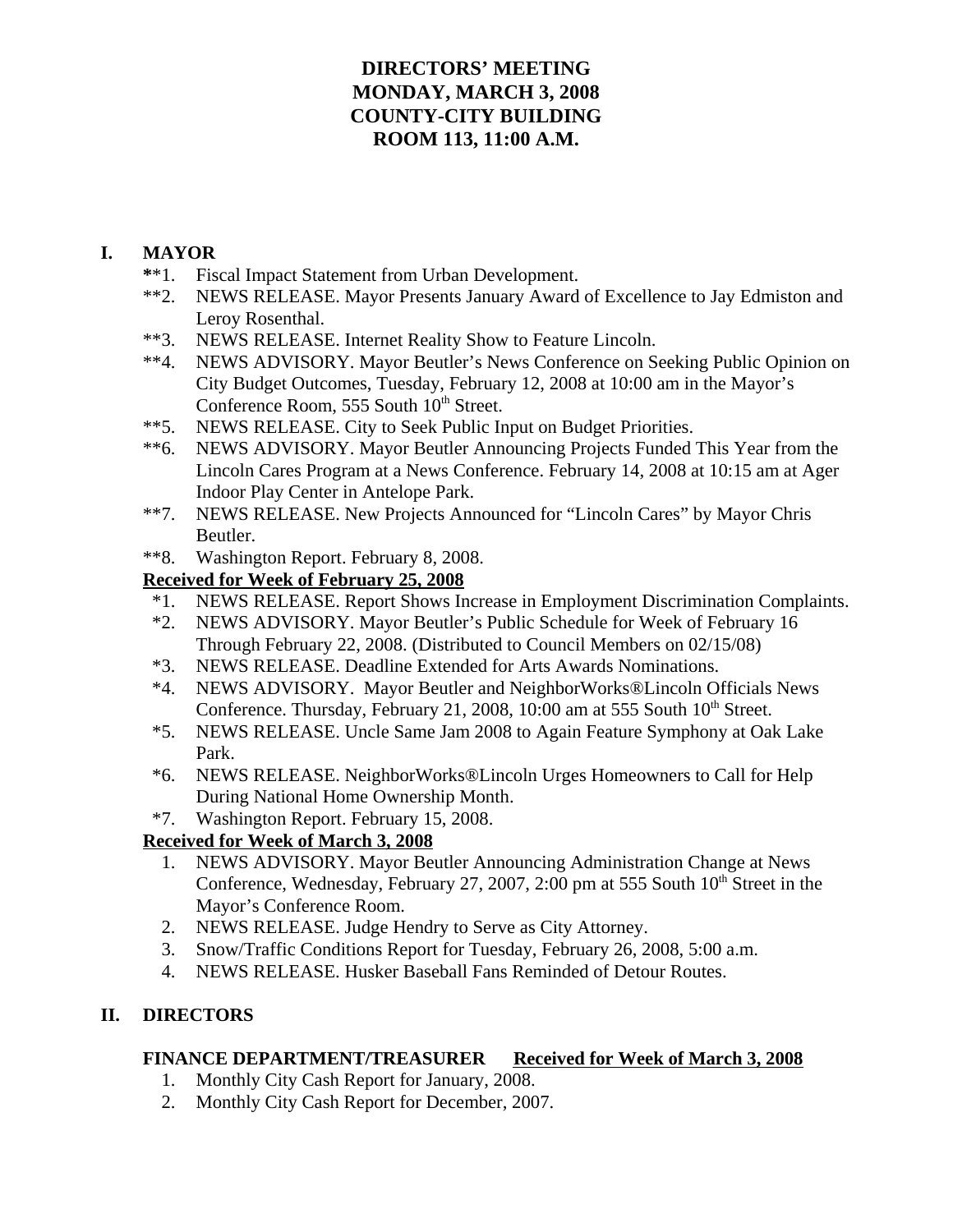- 3. February Sales Tax Reports Reflecting December 2007 Activity.
	- a) Gross Sales Tax Collection (With Refunds Added Back In) 2002-2003 Through 2007-2008;
	- b) Sales Tax Refunds, 2002-2003 Through 2007-2008;
	- c) Net Sales Tax Collection, 2002-2003 Through 2007-2008; and
	- d) Actual Compared to Projected Sales Tax Collections.

## **HEALTH DEPARTMENT**

- \*\*1. Lincoln-Lancaster County Health Department Report for January, 2008.
- \*\*2. Lincoln-Lancaster County Health Department Board of Health Minutes for December 11, 2007.

## **PARKS AND RECREATION DEPARTMENT**

 1. Mayor's Pedestrian/Bicycle Advisory Committee Approval to Support Changes to the 2030 Comprehensive Plan Relating to Pedestrians and Bicycles.

## **PLANNING COMMISSION**

\*\*1. Action by the Planning Commission, February 13, 2008.

## **Received for Week of February 25, 2008**

- \*1. Historic Preservation Commission Public Meeting.
- \*2. Memorandum from Marvin Krout, Planning Director. Residential land Inventory and Single Family Lots As Of January 1, 2008.

## **Received for Week of March 3, 2008**

1. Action by the Planning Commission, February 27, 2008.

## **PLANNING COMMISSION FINAL ACTION Received for Week of February 25, 2008**

- \*1. Special Permit No. 08007. Expansion of Nonconforming Use, 48th and Meredeth Streets. Resolution No. PC-01095.
- $*2.$  Special Permit No. 08004. Soil Mining and Extraction. North  $40<sup>th</sup>$  Street and Waverly Road. Resolution No. PC-01100.
- $*3.$  Preliminary Plat No. 08001. Northbank Junction 1<sup>st</sup> Addition. North 56<sup>th</sup> Street and Alvo Road. Resolution No. PC-01102.
- \*4. Special Permit No. 08006. Reconstruction of Nonstandard and Nonconforming Use. Kabredlo's, S. W. 6<sup>th</sup> Street and West A Street. Resolution No. PC-01094.
- \*5. Special Permit No. 08008. Expansion of a Nonconforming Use. Kabredlo's, North 48<sup>th</sup> and Fremont Streets. Resolution No. PC-01096.
- \*6. Special Permit No. 08001. Off-Sale Alcohol. Kabredlo's, 4715 West Adams Street. Resolution No. PC-01097.
- \*7. Special Permit No. 08002. Off-Sale Alcohol. Kabredlo's, 2500 N. W. 12<sup>th</sup> Street. Resolution No. PC-01098.
- \*8. Special Permit No. 08005. Early Childhood Care Facility. Pine Lake Road and Stephanie Lane. Resolution No. PC-01101.

## **PUBLIC WORKS AND UTILITIES Received for Week of February 25, 2008**

- \*1. Water Main Project #700304. North Side of D Street;  $9<sup>th</sup>$   $12<sup>th</sup>$  Street
- \*2. Memorandum from Bruce Sweney. March 3, 2008 Board of Equalization Meeting.  **Received for Week of March 3, 2008**
- 1. ADVISORY. Sidewalk Repair Advisory. Project #702360.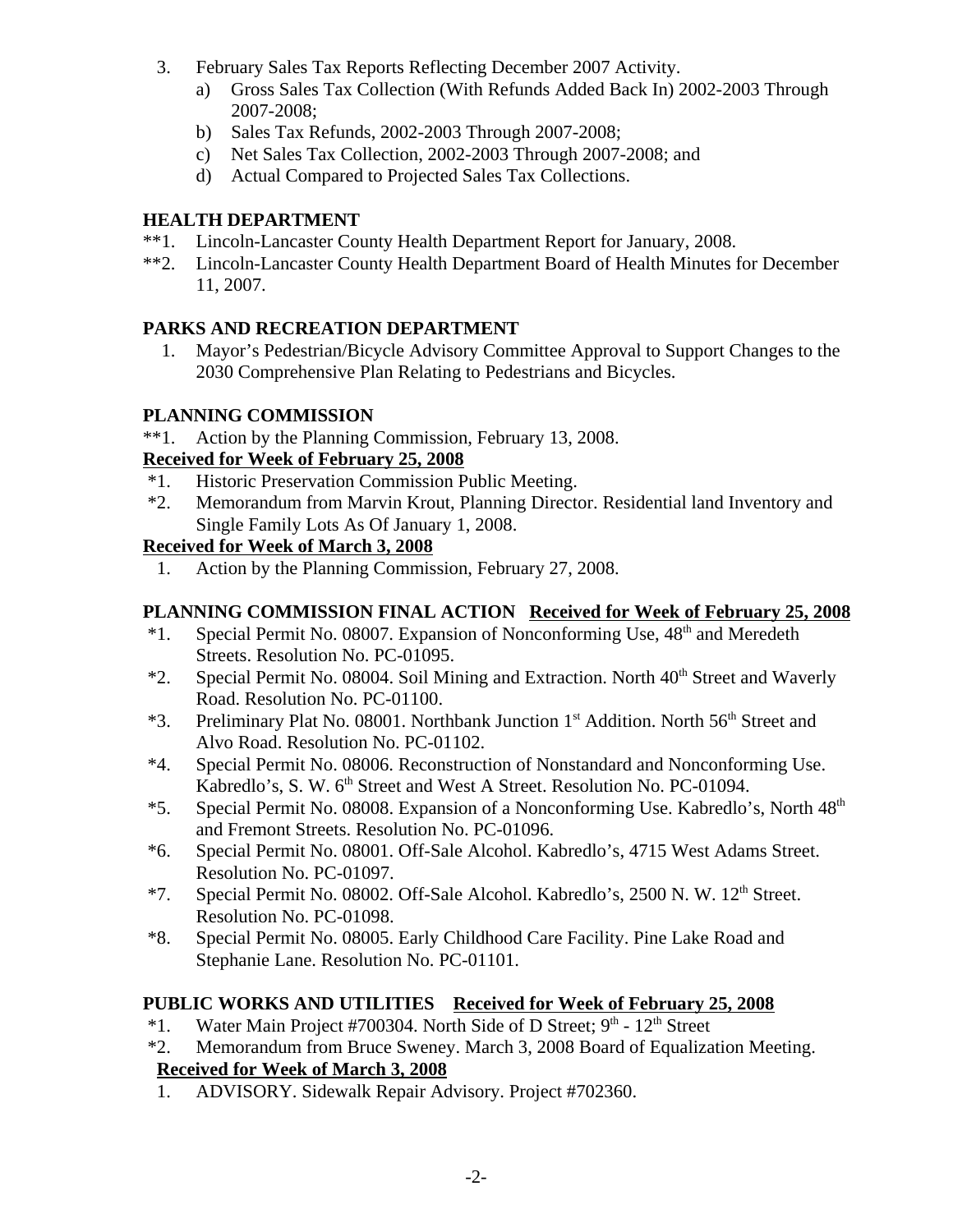## **URBAN DEVELOPMENT Received for Week of February 25, 2008**

 \*1. Antelope Valley R & D Corridor Public Meeting, February 28, 2008 at 7:00 pm at The Cornhusker Marriott Hotel, 333 South 13<sup>th</sup> Street, Lancaster Room.

## **III. CITY CLERK Received for Week of February 25, 2008**

\*1. Item No. 1 on the February 25, 2008 Agenda. Bill No. 08-8. Constituent Susan V. Millard's Letter and Envelope.

## **IV. COUNCIL REQUESTS/CORRESPONDENCE**

### **JON CAMP Received for Week of February 25, 2008**

 \*1. Letter from Sharon D. Cook. Comments Regarding the Dead Man's Run Watershed Project.

## **JONATHAN COOK Received for Week of March 3, 2008**

1. Request to Greg MacLean, Public Works & Utilities Director - RE: Snow Removal - (RFI#133 - 02/26/08)

## **DOUG EMERY**

- \*\*1. Letter from Rose Dudley. Concerns over Restructuring the Creek in Taylor Park.
- \*\*2. Letter from Bob Bechtolt. Do Not Feel Deadman's Run Flood Plan is Pressing.

## **Received for Week of March 3, 2008**

1. Letter from Jayne L. Snyder, P.T., D.P.T. Summarizing and Clarifying Opposition to Change of Zone #07061 Submitted by Steve Glenn, True Value.

## **ROBIN ESCHLIMAN Received for Week of February 25, 2008**

- \*1. Request to Greg MacLean, Public Works & Utilities Director; and Roger Figard, Public Works & Utilities Dept. - RE: SW 40th Bridge Project - (RFI#12 - 02/15/08) **SEE RESPONSE FROM ROGER FIGARD, PUBLIC WORKS & UTILITIES (02/21/08)**
- \*2. Request to Lin Quenzer, Mayor's Office RE: Graffiti Problem (RFI#13 02/15/08)
- \*3. Request to Greg MacLean, Public Works & Utilities Director RE: Dangerous Intersections Update - (RFI#14 - 02/15/08)

## **V. MISCELLANEOUS**

- \*\*1. Correspondence from T. Misho. Suggestion for Environmental Impact on Earth Day.
- \*\*2. Correspondence Received through InterLinc Action Center. Have LES Quit Advertising and Give Citizens a Rate Decrease. (Delivered to Council Members before Formal Meeting on 02/11/08)
- \*\*3. Email from Lois Poppe Thanking Council for Services and Decision Reached for the Current and Future Citizens of Lincoln. (Delivered to Council Members before Formal Meeting on 02/11/08)
- **\*\***4. Letter from Robert Boyce of the Great Plains Bicycling Club. Contributing \$200 for Striping a Portion of the City Trails by the Parks and Recreation Department. Deleted from City Budget in 2007.
- \*\*5. Email from J. Douglass Opposing LES Rate Hike.
- \*\*6. Letter, Forwarded Through Lincoln Chamber of Commerce, on Proposed R & D Corridor Design Standards From David Landis, Urban Development.
- \*\*7. Correspondence Received Ms. Juarez.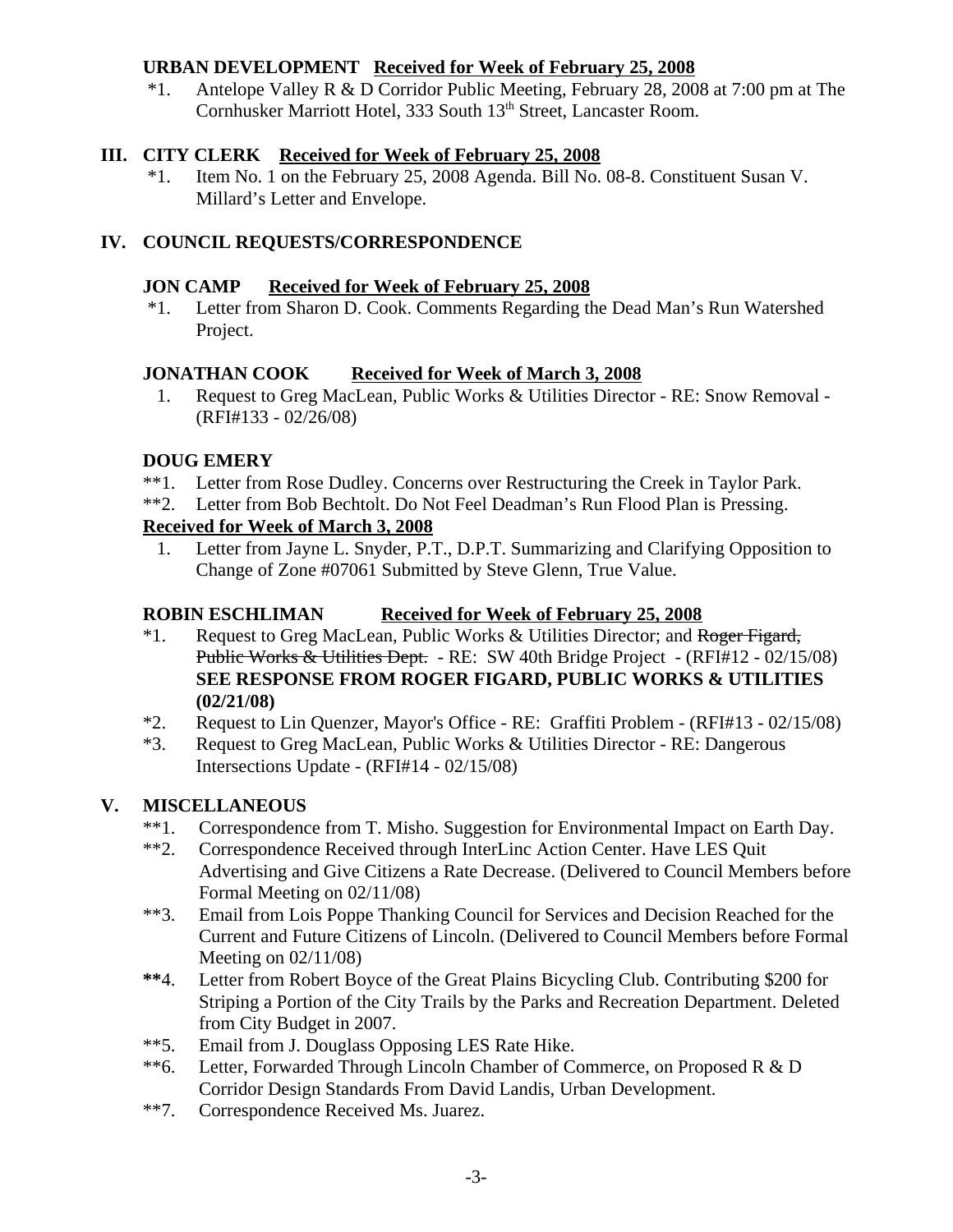## **Received for Week of February 25, 2008**

- \*1. Email from Ted Scott. Comments and Web Address Regarding Impact Fees.
- \*2. Email from Roma Wieckhorst. Supporting LES Energy Conservation and Allocating \$1 Million for Energy Efficiency.
- \*3. Email from Wilfred Marks. Need Solutions to Provide Elderly and Poor with Energy as LES Raises Electric 5.5% and Social Security May Receive 2.3% Increase.
- \*4. Email from Jerry Wolf. Reduce the City Budget by Replacing City Employee Retirement Program with a Different Plan.
- \*5. Letter and Photos Delivered to City Council. Reject Installing Sidewalk on Property at 2441 No. Main Street, Lincoln, NE. with Reasons and Photos to Reject. (Delivered to Council Members on 02/19/08)
- \*6. Correspondence from Gary Heusel through InterLinc Council Feedback. Does Time Warner have No Accountability for Not Providing Services for Which We Pay More Than Comparable Service in Omaha?
- \*7. Email from Johno. Where is Our Lw Enforcement With Examples of Offenders.
- \*8. Email from Marilyn McNabb. E. N. Thompson Lecturer States Lincoln Electric System Should Spend 4% to 5% of Budget on Energy Efficiency, with Web Address.
- \*9. Email from Keri Rockwell. Monitor Speeds Around Clinton Elementary School. Holdrege and  $27<sup>th</sup>$  Street is Dangerous Intersection for Children.
- \*10. Email from R. Scott Sandquist. Comments and Suggestions for Jail Location Saving Taxpayer Dollars.
- \*11. Letter from Wilderness Kennels, Henry and Judy Sader, on Bids Submitted to Handle City/County Stray Animals with Price Comparison and Newspaper Article. (Delivered to Council Members on 02/20/08)
- \*12. Email from Amy Rose Brt. Message on Climate Crisis with Suggestion for Earth Hour 2008 of Turning Off Lights for One Hour. Also Included are Websites for Climate Crisis Coalition and Earth Hour 2008.
- \*13. Message from Darryll Pederson Regarding Proposed Plans for Taylor Park in Deadman's Run Watershed Study.

## **Received for Week of March 3, 2008**

- 1. Correspondence from Robert Ravenscroft on LES Sustainable Energy with Research on Global Warming Stabilization.
	- 1a. Research Paper "Energy & Environment", A 2000 Year Global Temperature Reconstruction Based on Non-Tree Ring Proxies.
- 2. Article "Whistle-Free Zones Proliferate" from Harlan Layton. (Delivered to Council Members on 02/22/08)
- 3. Letter, and Photo, From Robert Peterson Regarding Snow Plow Damage to Yard and Unfair Policy Responses Received from The City of Lincoln.
- 4. Email from Allan Amsberry. Blighting Sections of the City.
- 5. Email from Ron and Becky Herms. Comments on Legislation to Prevent City Officials from Having Contracts with the City.
- 6. Correspondence from Tom Hardesty. Opposed to Charter Amendment for Not Allowing Council Members to do Contract Business with the City.
- 7. Letter from Maxine Sturzenegger. Reject Request for Sidewalk on Property. West Lincoln, Block 16, Lots 7 Through 7. (Letter Delivered to Council Members on 02/28/08)

## **VI. ADJOURNMENT**

### **\*\* Held Over from 02/18/08**

 **\* Held Over from 02/25/08** W:\FILES\CITYCOUN\WP\da030308.wpd.mmm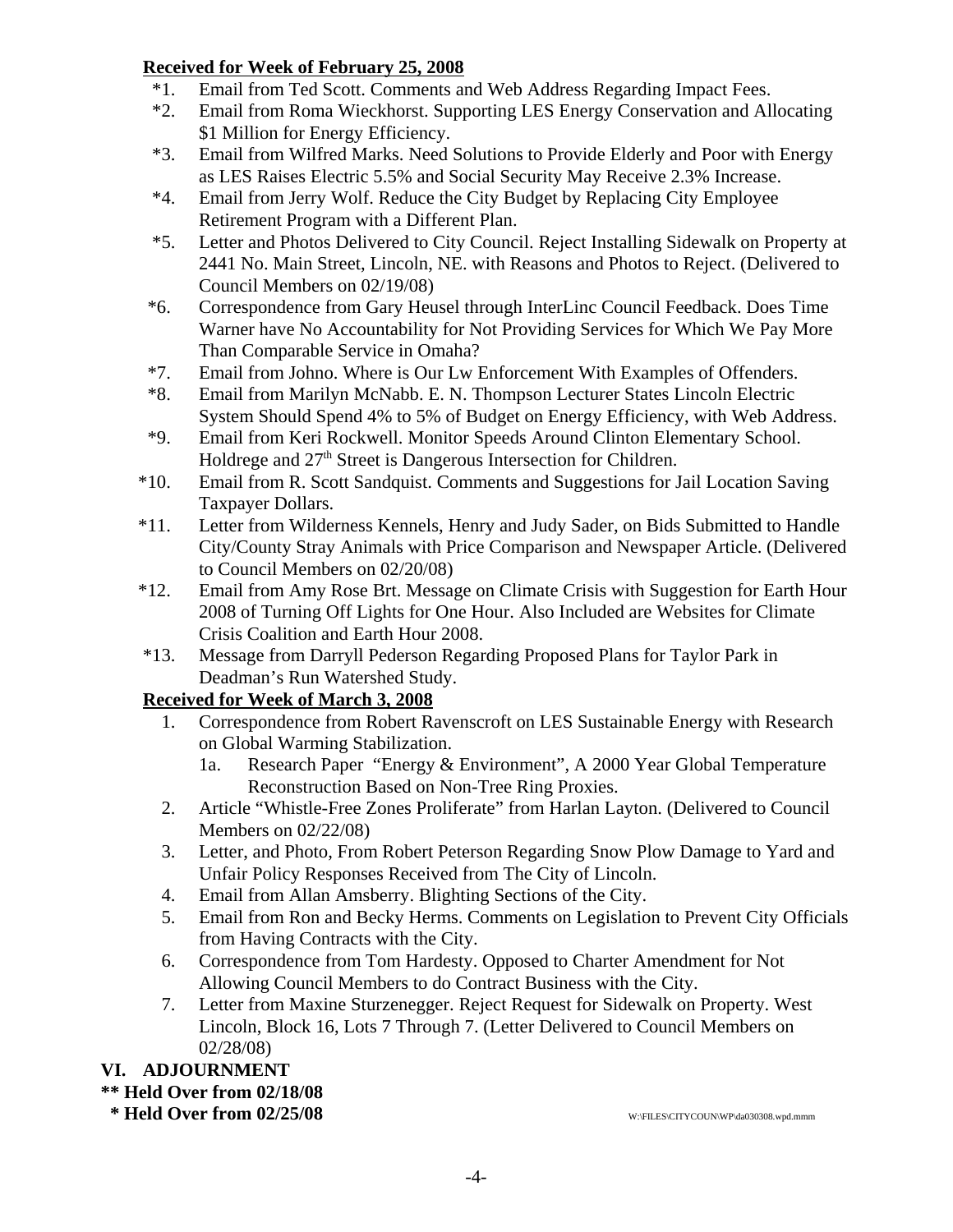### **DIRECTORS' MEETING MINUTES MONDAY, MARCH 3, 2008 11:00 a.m. COUNTY/CITY BUILDING CONFERENCE ROOM 113**

**Council Members Present:** Dan Marvin, Chair; Robin Eschliman, Vice-Chair; John Spatz, Doug Emery

**Council Members Absent:** Jon Camp, Jonathan Cook, Ken Svoboda

**Others Present:** Mayor Chris Beutler, Rick Hoppe, Trish Owen, Denise Pearce, Lin Quenzer, Mayor's Office; City Clerk Joan Ross; Directors and Department Heads; and Tammy Grammer, City Council Staff.

Meeting convened at 11:02 a.m.

Location Announcement of the Nebraska Open Meetings Act: A Copy of the Nebraska Open Meetings Act is Located on the Wall at the Rear of this Room.

### **I. MAYOR -**

Mayor Chris Beutler gave an update on our two high priority Legislative Agenda items which are the Arena bill and LB813 the Urban Growth Infrastructure bill.

We continue to try to deal with the State Fair issue of determining the State Fair's new home and this matter is still very much influx.

With respect to our budgeting process, we are making a big effort to engage the public more broadly on budgeting as is appropriate to an outcome based budget process. The basic scientific 600 person survey will start this week, so we will be starting to get information very quickly about how the general public feels about our budget.

- **\***\*1. Fiscal Impact Statement from Urban Development. NO COMMENTS
- \*\*2. NEWS RELEASE RE: Mayor Presents January Award of Excellence to Jay Edmiston and Leroy Rosenthal. - NO COMMENTS
- \*\*3. NEWS RELEASE RE: Internet Reality Show to Feature Lincoln. NO COMMENTS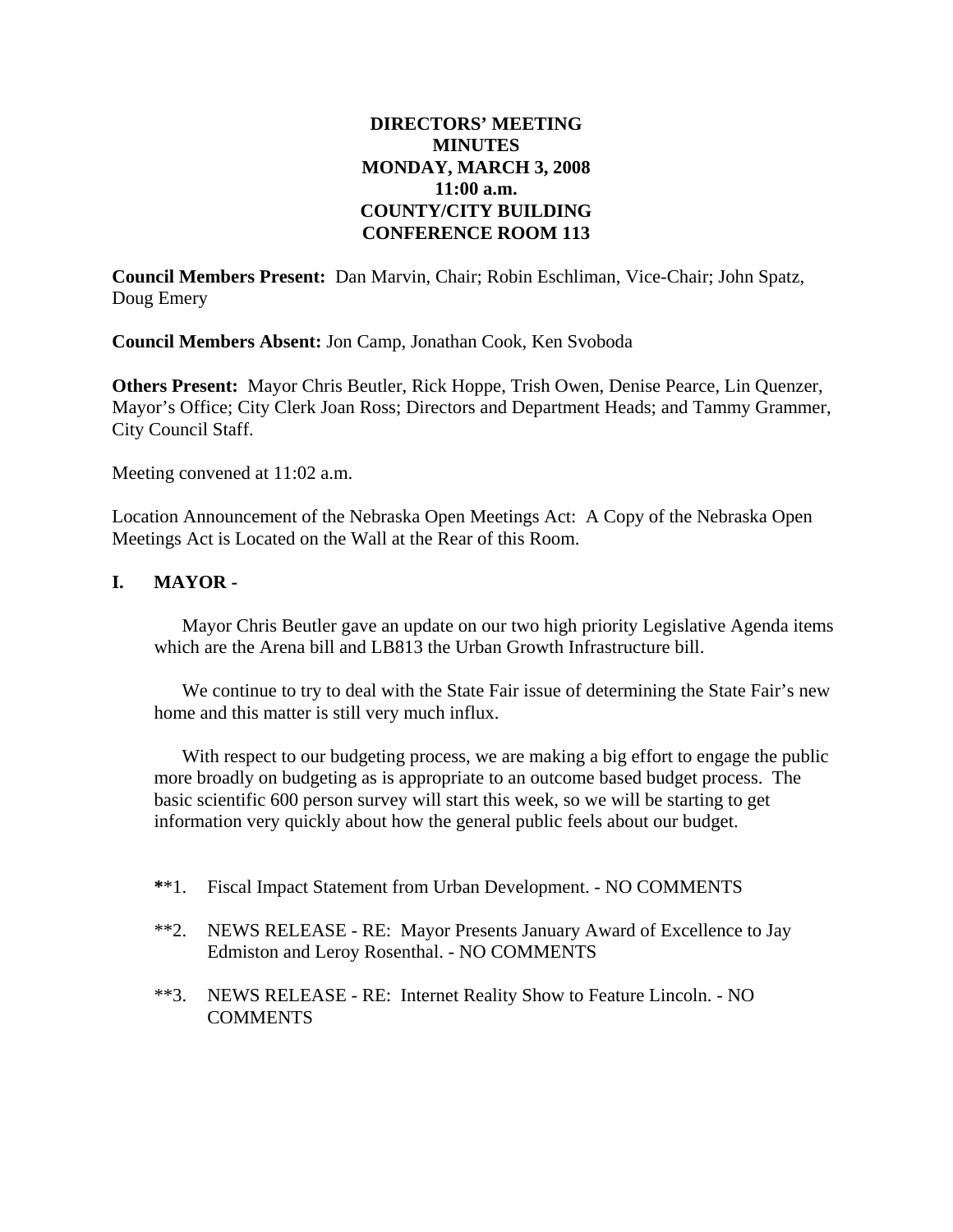- \*\*4. NEWS ADVISORY RE: Mayor Beutler's News Conference on Seeking Public Opinion on City Budget Outcomes on 02/12/08 at 10:00 am in the Mayor's Conference Room, 555 South 10<sup>th</sup> Street. - NO COMMENTS
- \*\*5. NEWS RELEASE RE: City to Seek Public Input on Budget Priorities. NO **COMMENTS**
- \*\*6. NEWS ADVISORY RE: Mayor Beutler Announcing Projects Funded This Year from the Lincoln Cares Program at a News Conference on 02/14/08 at 10:15 am at the Ager Indoor Play Center in Antelope Park. - NO COMMENTS
- \*\*7. NEWS RELEASE RE: New Projects Announced for "Lincoln Cares" by Mayor Chris Beutler. - NO COMMENTS
- \*\*8. Washington Report February 8, 2008. NO COMMENTS

#### **Received for Week of February 25, 2008**

- \*1. NEWS RELEASE RE: Report Shows Increase in Employment Discrimination Complaints. - NO COMMENTS
- \*2. NEWS ADVISORY RE: Mayor Beutler's Public Schedule for Week of February 16 Through February 22, 2008 (Distributed to Council Members on 02/15/08). - NO **COMMENTS**
- \*3. NEWS RELEASE RE: Deadline Extended for Arts Awards Nominations. NO **COMMENTS**
- \*4. NEWS ADVISORY RE: Mayor Beutler and NeighborWorks®Lincoln Officials News Conference on 02/21/08 at 10:00 am. - NO COMMENTS
- \*5. NEWS RELEASE RE: Uncle Same Jam 2008 to Again Feature Symphony at Oak Lake Park. - NO COMMENTS
- \*6. NEWS RELEASE RE: NeighborWorks®Lincoln Urges Homeowners to Call for Help During National Home Ownership Month. - NO COMMENTS
- \*7. Washington Report February 15, 2008. NO COMMENTS

#### **Received for Week of March 3, 2008**

 1. NEWS ADVISORY - RE: Mayor Beutler Announcing Administration Change at News Conference on 02/27/08 at 2:00 pm. - NO COMMENTS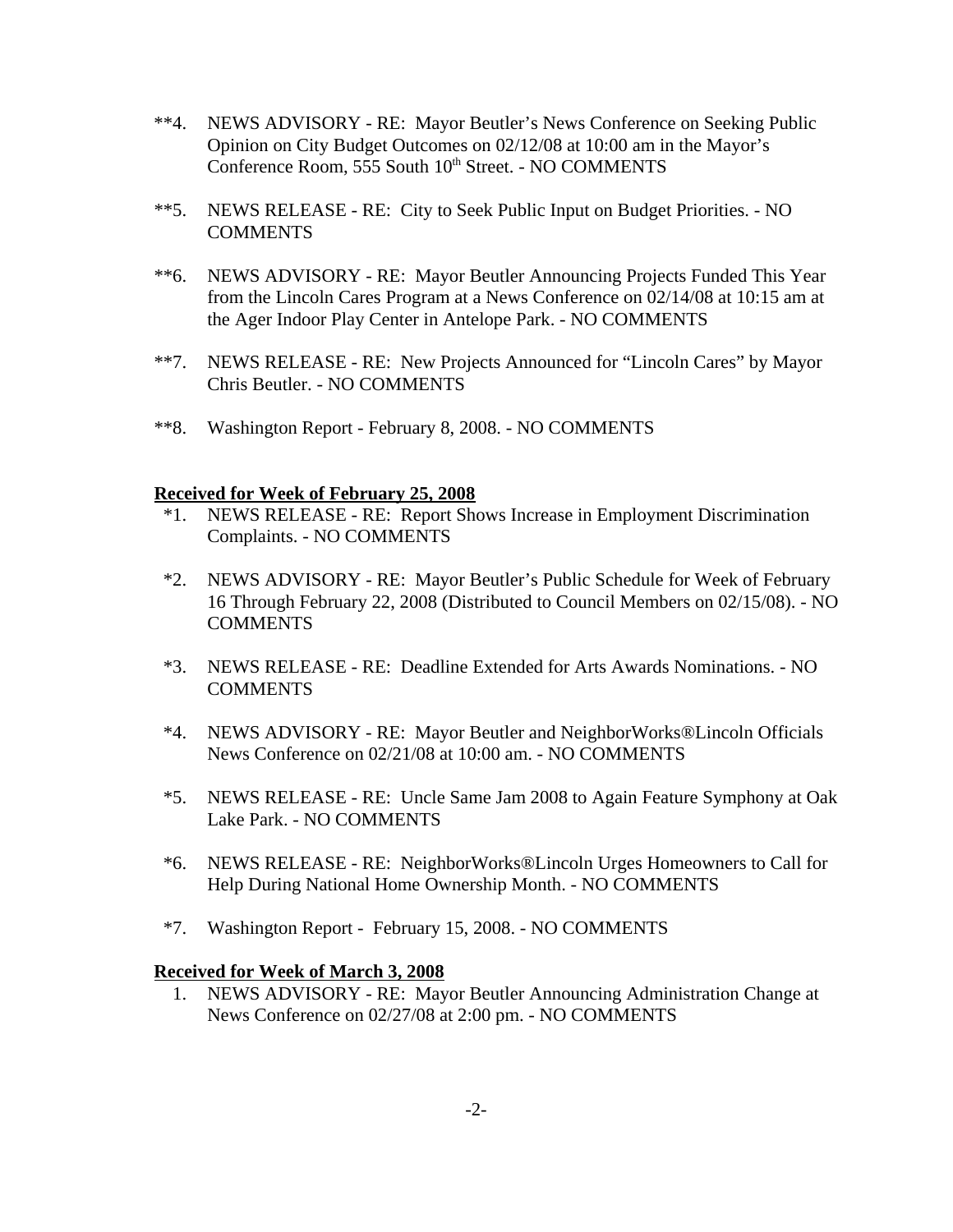- 2. NEWS RELEASE RE: Judge Hendry to Serve as City Attorney. NO COMMENTS
- 3. Snow/Traffic Conditions Report for 02/26/08 at 5:00 a.m. NO COMMENTS
- 4. NEWS RELEASE RE: Husker Baseball Fans Reminded of Detour Routes.NO COMMENTS

### **II. DIRECTORS -** NO COMMENTS

### **FINANCE/TREASURER -**

- 1. Monthly City Cash Report for January, 2008. NO COMMENTS
- 2. Monthly City Cash Report for December, 2007. NO COMMENTS
- 3. February Sales Tax Reports Reflecting December 2007 Activity. NO **COMMENTS** 
	- a) Gross Sales Tax Collection (With Refunds Added Back In) 2002-2003 Through 2007-2008;
	- b) Sales Tax Refunds, 2002-2003 Through 2007-2008;
	- c) Net Sales Tax Collection, 2002-2003 Through 2007-2008; and
	- d) Actual Compared to Projected Sales Tax Collections.

#### **HEALTH -**

- \*\*1. Lincoln-Lancaster County Health Department Report for January, 2008. NO COMMENTS
- \*\*2. Lincoln-Lancaster County Health Department Board of Health Minutes for December 11, 2007. - NO COMMENTS

### **PARKS & RECREATION -**

 1. Mayor's Pedestrian/Bicycle Advisory Committee Approval to Support Changes to the 2030 Comprehensive Plan Relating to Pedestrians and Bicycles. - NO **COMMENTS** 

### **PLANNING COMMISSION -**

\*\*1. Action by the Planning Commission - February 13, 2008. - NO COMMENTS

#### **Received for Week of February 25, 2008**

\*1. Historic Preservation Commission Public Meeting. - NO COMMENTS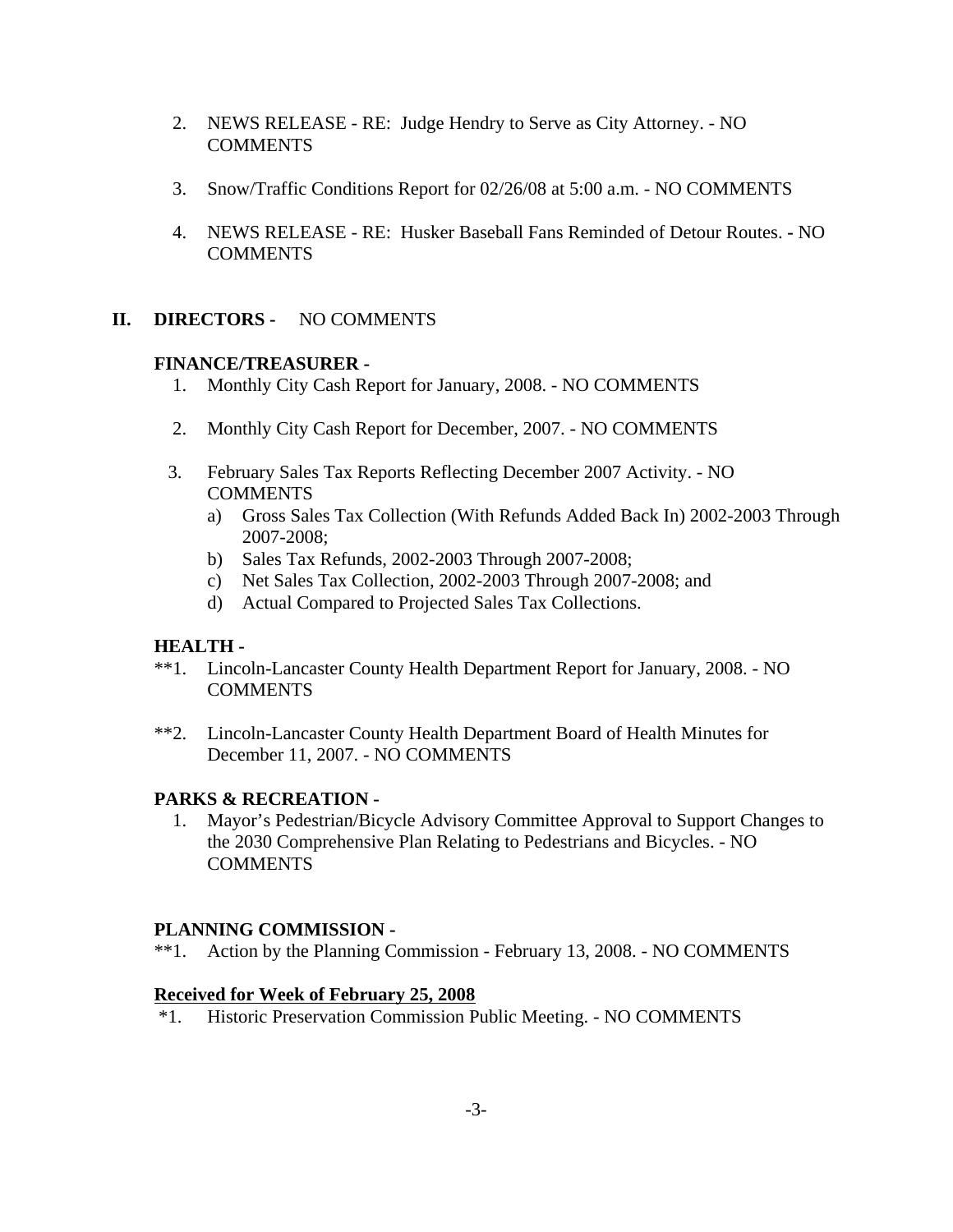\*2. Memo from Marvin Krout, Planning Director - RE: Residential land Inventory and Single Family Lots As of January 1, 2008. - NO COMMENTS

#### **Received for Week of March 3, 2008**

1. Action by the Planning Commission - February 27, 2008. - NO COMMENTS

### **PLANNING COMMISSION FINAL ACTION .....**

- $*1.$  Special Permit #08007 Expansion of Nonconforming Use,  $48<sup>th</sup>$  and Meredeth Streets - Resolution No. PC-01095. - NO COMMENTS
- $*2.$  Special Permit #08004 Soil Mining and Extraction. North  $40<sup>th</sup>$  Street and Waverly Road - Resolution No. PC-01100. - NO COMMENTS
- \*3. Preliminary Plat #08001 Northbank Junction  $1<sup>st</sup>$  Addition North  $56<sup>th</sup>$  Street and Alvo Road - Resolution No. PC-01102. - NO COMMENTS
- \*4. Special Permit #08006 Reconstruction of Nonstandard and Nonconforming Use Kabredlo's, S. W. 6<sup>th</sup> Street and West A Street - Resolution No. PC-01094. - NO **COMMENTS**
- \*5. Special Permit #08008 Expansion of a Nonconforming Use Kabredlo's, North 48th and Fremont Streets - Resolution No. PC-01096. - NO COMMENTS
- \*6. Special Permit #08001 Off-Sale Alcohol Kabredlo's, 4715 West Adams Street Resolution No. PC-01097. - NO COMMENTS
- \*7. Special Permit #08002 Off-Sale Alcohol Kabredlo's, 2500 N. W. 12th Street Resolution No. PC-01098. - NO COMMENTS
- \*8. Special Permit #08005 Early Childhood Care Facility Pine Lake Road and Stephanie Lane. Resolution No. PC-01101. - NO COMMENTS

### **PUBLIC WORKS & UTILITIES - Received for Week of February 25, 2008**

- \*1. Water Main Project #700304 North Side of D Street;  $9<sup>th</sup>$   $12<sup>th</sup>$  Street. NO **COMMENTS**
- \*2. Memo from Bruce Sweney RE: 03/03/08 Board of Equalization Meeting. NO **COMMENTS**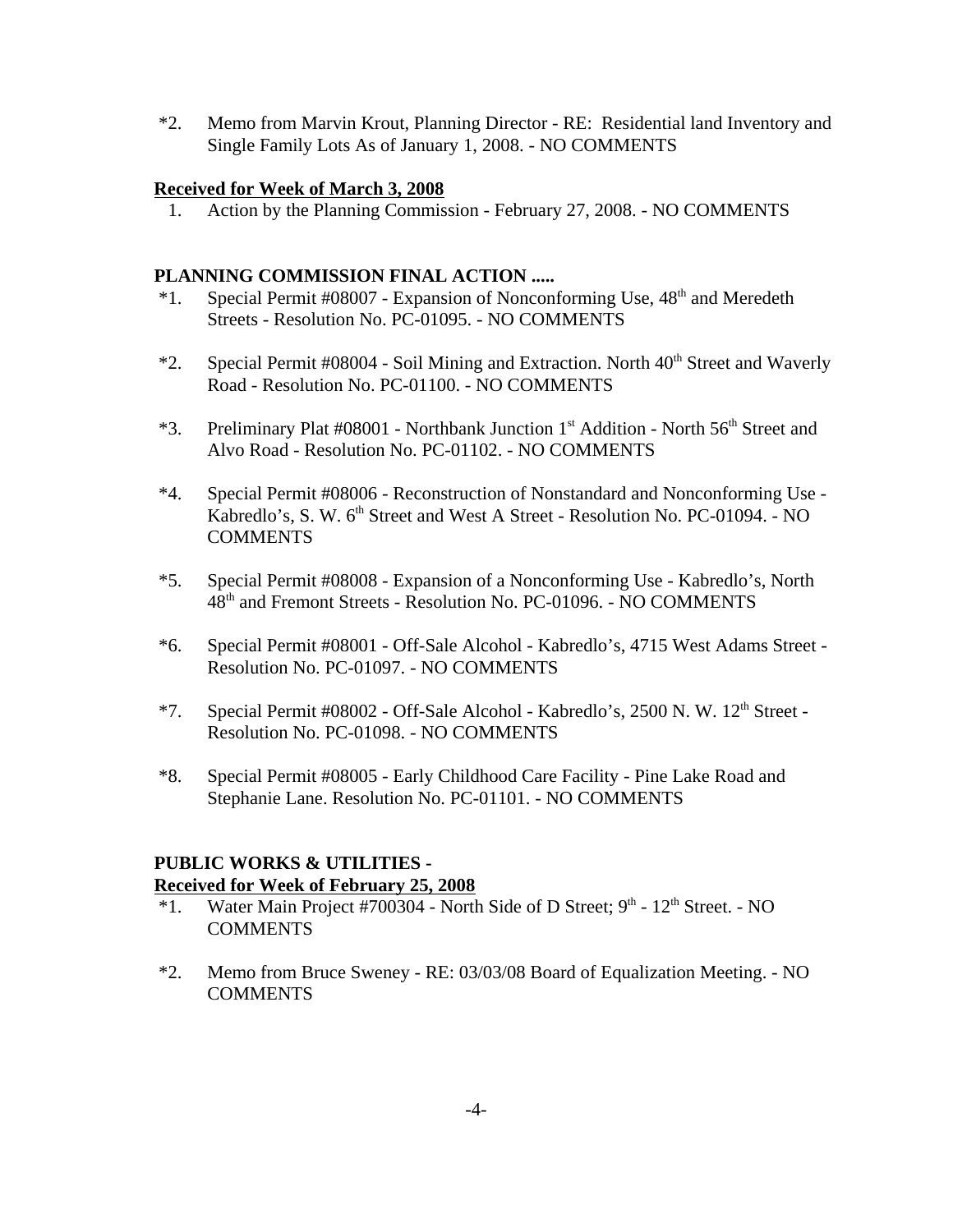#### **Received for Week of March 3, 2008**

1. ADVISORY - RE: Sidewalk Repair Advisory - Project #702360. - NO **COMMENTS** 

#### **URBAN DEVELOPMENT -**

#### **Received for Week of February 25, 2008**

 \*1. Antelope Valley R & D Corridor Public Meeting, February 28, 2008 at 7:00 pm at The Cornhusker Marriott Hotel, 333 South 13<sup>th</sup> Street, Lancaster Room. - NO COMMENTS

#### **III. CITY CLERK -**

City Clerk Joan Ross stated on their Agenda today under "Public Hearing-Liquor Resolutions", Items 16 & 17 will be called together. *[#16, Application of The Falls LLC dba The Falls for a Class I liquor license at 5925 Adams Street.; and #17, Manager application of Bryan Gilliland for The Falls LLC dba The Falls at 5925 Adams Street.]* 

Items 18 & 19 will be called together. *[#18, Manager application of Jess Vetrovsky for Gas 'N Shop Inc. dba Git 'N Split at 3201 West O Street, 1545 Cornhusker Hwy., 2801 O Street, 5560 S. 48th Street, 4401 N. 27th Street, and 951 West O Street.; and #19, Manager application of Jess Vetrovsky for Gas 'N Shop dba Gas 'N Shop at 345 West O Street.]* 

Items 20 & 21 will be called together. *[#20, Application of The Garage Sports Bar & Grill Inc. dba The Garage Sports Bar & Grill for a Class I liquor license at 5551 S. 48th Street.; and #21, Manager application of Patricia A. Westphal for The Garage Sports Bar & Grill Inc. dba The Garage Sports Bar & Grill at 5551 S. 48th Street.]* 

Items 23, 24, & 25 will be called together. *[#23, 08R-37, Approving an Interlocal Agreement between the City and County for the improvement of Alvo Road generally from N.W. 12<sup>th</sup> Street to N. 16<sup>th</sup> Street, and N. 14<sup>th</sup> Street north and south of Alvo Road.; #24, 08R-38, Approving the Second Amendment to the Fallbrook Annexation Agreement between the City and NEBCO, Inc. for the improvement of Alvo Road generally from N.W. 12th Street to N. 1st Street, and the future design of N.W. 12th Street from Alvo Road to Highway 34.; and #25, 08-9, Amending the Highway Allocation Bond Ordinance #18863 to revise the project description for Alvo Road to include the improvement of Alvo Road generally from N.W. 12th Street to N. 16th Street, and N. 14th Street north and south of Alvo Road.]*

Items 27 & 28 will be called together. *[#27, 08-13, Vacation No. 07009-Vacating N. 1st Street from the north right-of-way line of Q Street to the north property line of Lots 57 I.T.; and #28, 08R-60, Approving a Conservation Easement Agreement between People's City Mission Home and the City of Lincoln over approximately .92 acres generally located at N. 1st and Q Street, to preserve flood storage capacity of the easement area.]*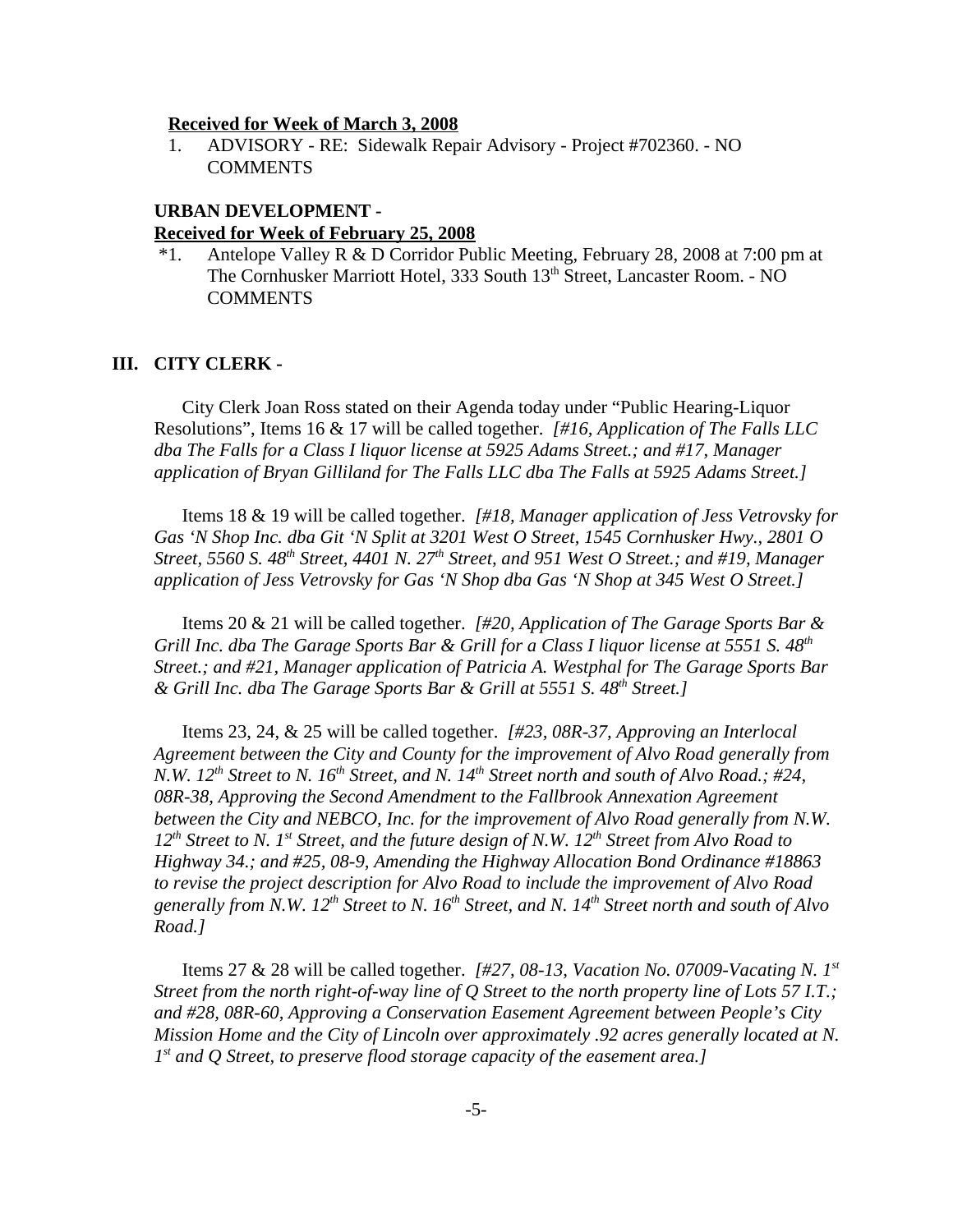Items 29 & 30 will be called together. *[#29, 08-14, Annexation 08001-Amending the Lincoln Corporate Limits Map by annexing approximately 9.22 acres of property generally located at N.* 56<sup>th</sup> Street and Alvo Road.; and #30, 08-15, Change of Zone 08001-*Application of Hartland Homes, Inc. for a change of zone from AG Agricultural District to H-4 General Commercial District on property generally located at N. 56th Street and Alvo Road.]*

Items 32 through 35 are all related to the Olderbak Enterprises zone change and Items 33 & 34 are related items because there's the appeal but she will call each one, except for the appeal. *[#32, 08-16, Change of Zone 08002-Application; #33, 08-17, Change of Zone 08003-Application; #34, 08R-65, Special Permit 08007-Appeal; #35, 08-18, Change of Zone 08004-Application.....] [See Formal Council Agenda of March 3, 2008 for further descriptions of these items.]* 

Item 55 on the 'Pending List'- Gerald Spahn's request of paving, he let her know that this item at Planning Commission the waiver failed. This has to go to Council again for an item that was denied on the waiver and has been requested to be introduced on March  $10<sup>th</sup>$ with public hearing on March  $17<sup>th</sup>$ . So, she would need a motion to remove this item from pending to have public hearing on March 17<sup>th</sup>. *[#55, 08R-30-Ordering construction of Paving Unit No. 141 in Q Street from 35<sup>th</sup> to 36<sup>th</sup> Streets and assessing the cost thereof against the benefitted properties.]* 

Mr. Marvin noted they have rearranged the Formal Council Agenda.

#### **Received for Week of February 25, 2008**

\*1. Item #1 on the 02/25/08 Council Agenda - Bill #08-8 - Constituent Susan V. Millard's Letter and Envelope. - NO COMMENTS

#### **IV. COUNCIL REQUESTS/CORRESPONDENCE -**

#### **JON CAMP -** ABSENT

#### **Received for Week of February 25, 2008**

 \*1. Letter from Sharon D. Cook - RE: The Dead Man's Run Watershed Project. - NO COMMENTS

#### **JONATHAN COOK -** ABSENT

#### **Received for Week of March 3, 2008**

1. Request to Greg MacLean, Public Works & Utilities Director - RE: Snow Removal - (RFI#133 - 02/26/08). - NO COMMENTS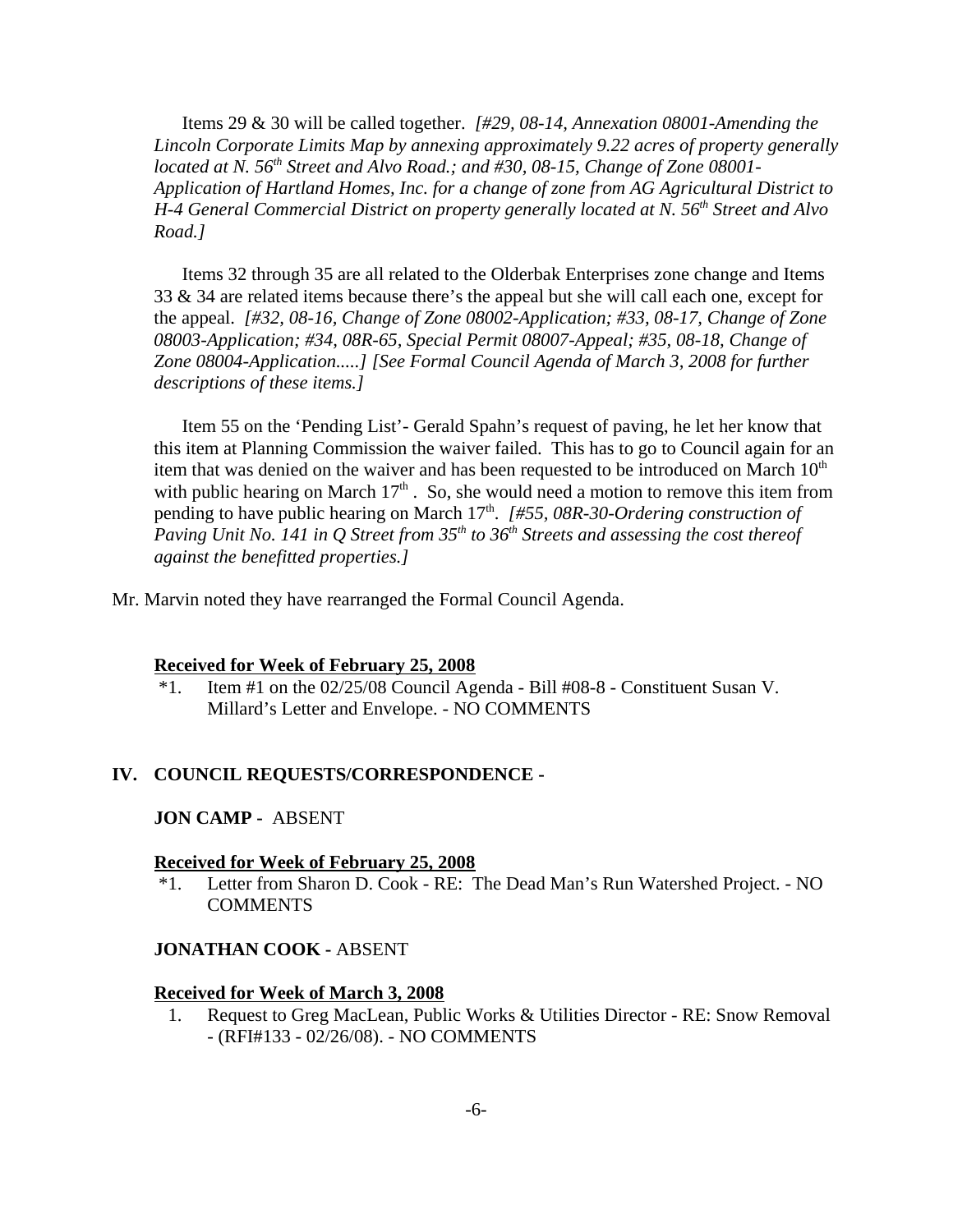#### **DOUG EMERY** - NO COMMENTS

- \*\*1. Letter from Rose Dudley RE: Concerns over Restructuring the Creek in Taylor Park. - NO COMMENTS
- \*\*2. Letter from Bob Bechtolt RE: Do Not Feel Deadman's Run Flood Plan is Pressing. - NO COMMENTS

#### **Received for Week of March 3, 2008**

1. Letter from Jayne L. Snyder, P.T., D.P.T. Summarizing and Clarifying Opposition to Change of Zone #07061 Submitted by Steve Glenn, True Value. - NO **COMMENTS** 

#### **ROBIN ESCHLIMAN -**

Ms. Eschliman asked Lin Quenzer if she has anything yet on the graffiti questions? Ms. Quenzer responded she is getting the final information together.

#### **Received for Week of February 25, 2008**

- <sup>\*1</sup>. Request to Greg MacLean, Public Works & Utilities Director; and Roger Figard, Public Works & Utilities Dept. - RE: SW 40th Bridge Project - (RFI#12 -02/15/08). — **1.) SEE RESPONSE FROM ROGER FIGARD, PUBLIC WORKS & UTILITIES RECEIVED ON 02/21/08. —** NO COMMENTS
- \*2. Request to Lin Quenzer, Mayor's Office RE: Graffiti Problem (RFI#13 02/15/08). — NO COMMENTS
- \*3. Request to Greg MacLean, Public Works & Utilities Director RE: Dangerous Intersections Update - (RFI#14 - 02/15/08). — NO COMMENTS

#### **JOHN SPATZ -**

Mr. Spatz stated he would like to speak with Police Chief Casady after the Directors' Meeting today.

#### **KEN SVOBODA -** ABSENT

**DAN MARVIN -** NO COMMENTS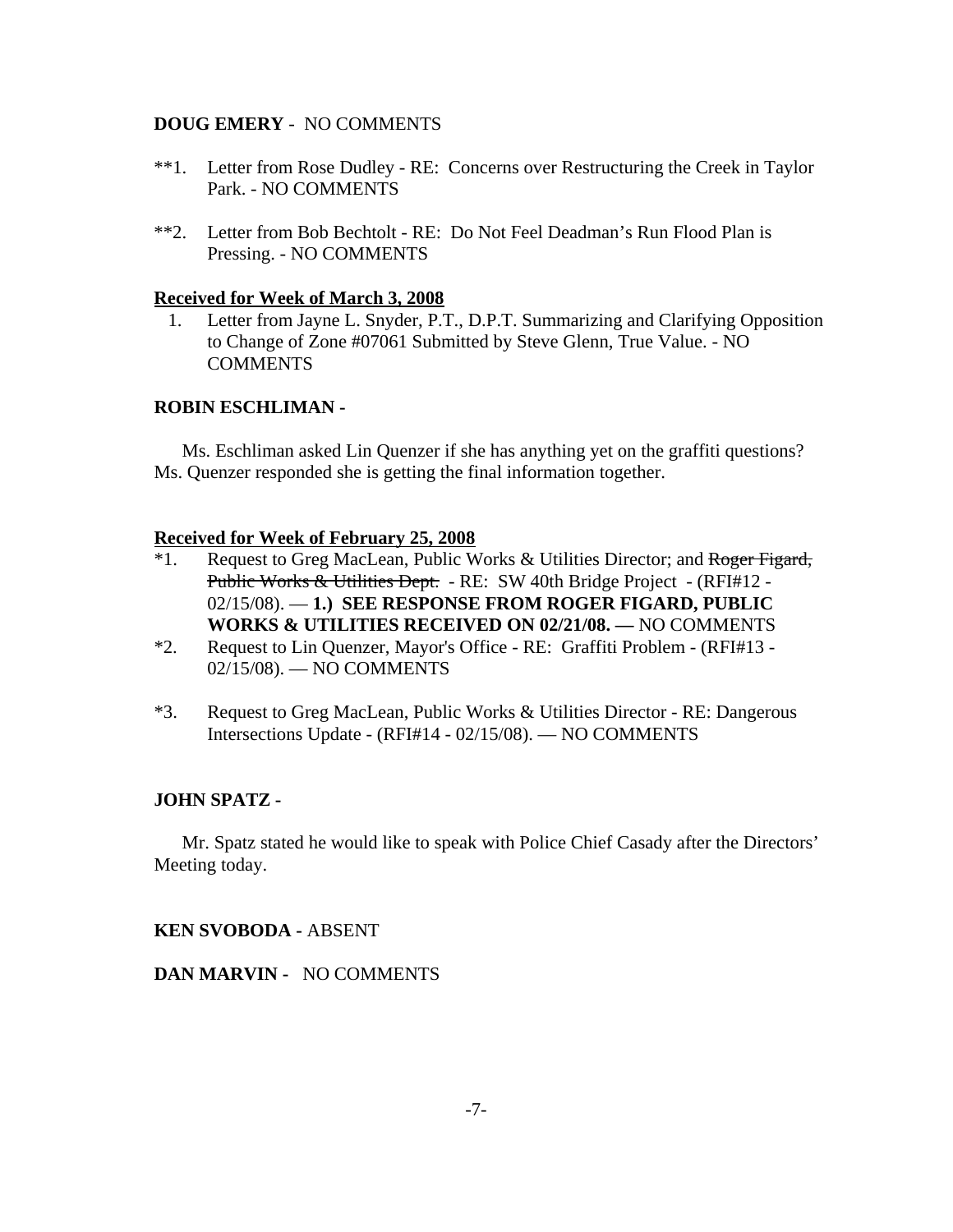### **V. MISCELLANEOUS -**

- \*\*1. Correspondence from T. Misho RE: Suggestion for Environmental Impact on Earth Day. - NO COMMENTS
- \*\*2. Correspondence Received through InterLinc Action Center RE: Have LES Quit Advertising and Give Citizens a Rate Decrease (Council received before Formal Meeting on 02/11/08). - NO COMMENTS
- \*\*3. Email from Lois Poppe RE: Thanking Council for Services and Decision Reached for the Current and Future Citizens of Lincoln (Council received before Formal Meeting on 02/11/08). - NO COMMENTS
- **\*\***4. Letter from Robert Boyce of the Great Plains Bicycling Club RE: Contributing \$200 for Striping a Portion of the City Trails by the Parks & Recreation Department - Deleted from City Budget in 2007. - NO COMMENTS
- \*\*5. Email from J. Douglass RE: Opposing LES Rate Hike. NO COMMENTS
- \*\*6. Letter from Lincoln Chamber of Commerce RE: The Proposed R & D Corridor Design Standards from David Landis, Urban Development. - NO COMMENTS
- \*\*7. Correspondence from Ms. Juarez. NO COMMENTS

#### **Received for Week of February 25, 2008**

- \*1. Email from Ted Scott RE: Comments and Web Address Regarding Impact Fees. NO COMMENTS
- \*2. Email from Roma Wieckhorst RE: Supporting LES Energy Conservation and Allocating \$1 Million for Energy Efficiency. - NO COMMENTS
- \*3. Email from Wilfred Marks RE: Need Solutions to Provide Elderly and Poor with Energy as LES Raises Electric 5.5% and Social Security May Receive 2.3% Increase. - NO COMMENTS
- \*4. Email from Jerry Wolf RE: Reduce the City Budget by Replacing City Employee Retirement Program with a Different Plan. - NO COMMENTS
- \*5. Letter and Photos RE: Installing Sidewalk on property at 2441 N. Main Street (Council received on 02/19/08). - NO COMMENTS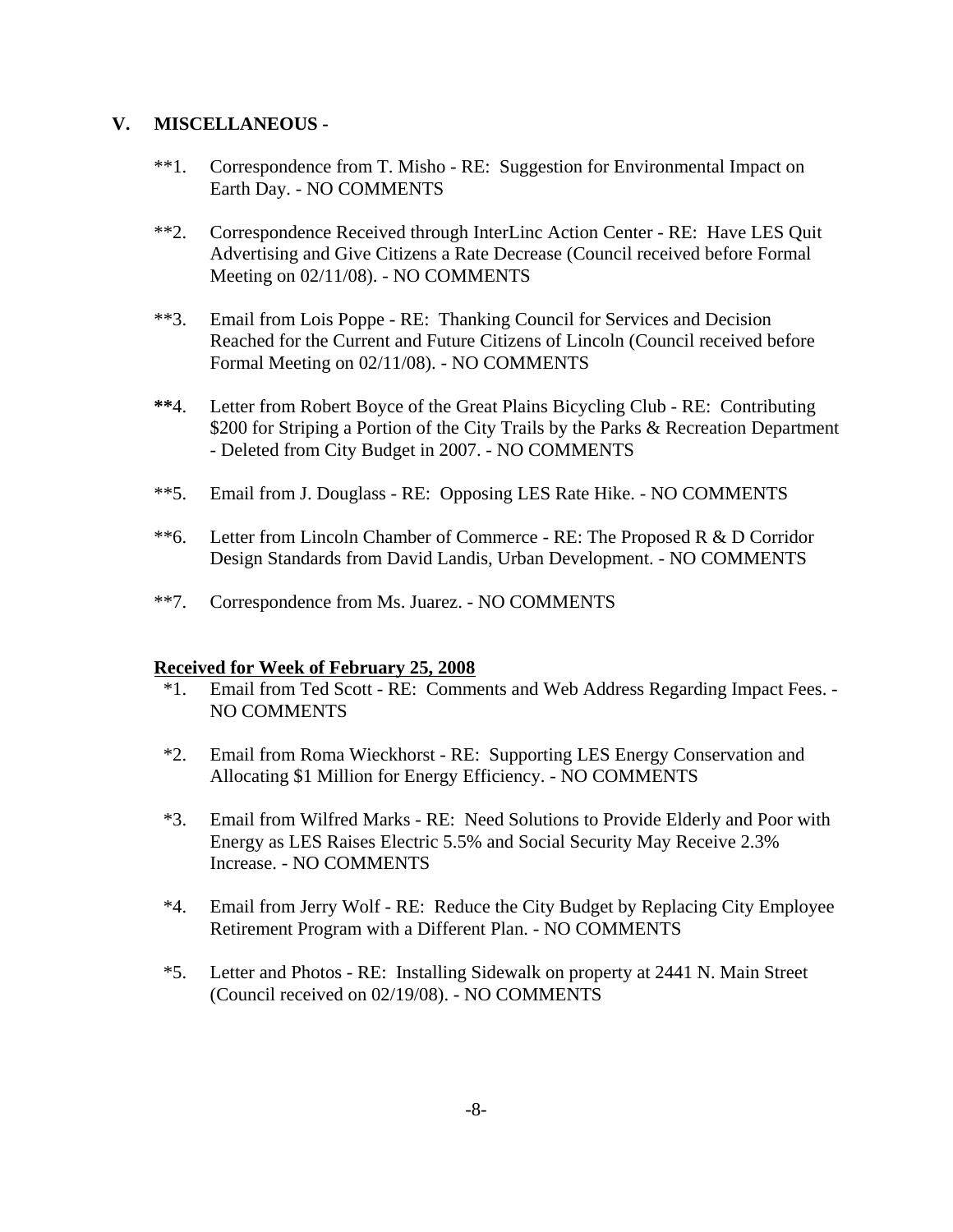- \*6. Correspondence from Gary Heusel through InterLinc Council Feedback RE: Does Time Warner have No Accountability for Not Providing Services for Which We Pay More Than Comparable Service in Omaha? - NO COMMENTS
- \*7. Email from Johno RE: Where is our Law Enforcement with examples of offenders. - NO COMMENTS
- \*8. Email from Marilyn McNabb E. N. Thompson Lecturer States Lincoln Electric System Should Spend 4% to 5% of Budget on Energy Efficiency, with Web Address. - NO COMMENTS
- \*9. Email from Keri Rockwell RE: Monitor Speeds Around Clinton Elementary School - Holdrege  $& 27<sup>th</sup>$  Street is Dangerous Intersection for Children. - NO COMMENTS
- \*10. Email from R. Scott Sandquist RE: Comments & Suggestions for jail location saving taxpayer dollars. - NO COMMENTS
- \*11. Letter from Wilderness Kennels, Henry & Judy Sader RE: On Bids submitted to handle City/County stray animals with price comparison and newspaper article (Council received on 02/20/08). - NO COMMENTS
- \*12. Email from Amy Rose Brt RE: Message on climate crisis with suggestion for earth hour 2008 of turning off lights for one hour. Also included are Websites for Climate Crisis Coalition and Earth Hour 2008. - NO COMMENTS
- \*13. Message from Darryll Pederson RE: Proposed Plans for Taylor Park in Deadman's Run Watershed Study. - NO COMMENTS

#### **Received for Week of March 3, 2008**

- 1. Correspondence from Robert Ravenscroft RE: LES sustainable energy with research on global warming stabilization. - NO COMMENTS
	- 1a. Research Paper "Energy & Environment", A 2000 Year Global Temperature Reconstruction Based on Non-Tree Ring Proxies.
- 2. Article "Whistle-Free Zones Proliferate" from Harlan Layton (Council received on 02/22/08). - NO COMMENTS
- 3. Letter & Photo from Robert Peterson RE: Snow plow damage to yard and unfair policy responses received from the City of Lincoln. - NO COMMENTS
- 4. Email from Allan Amsberry RE: Blighting Sections of the City. NO COMMENTS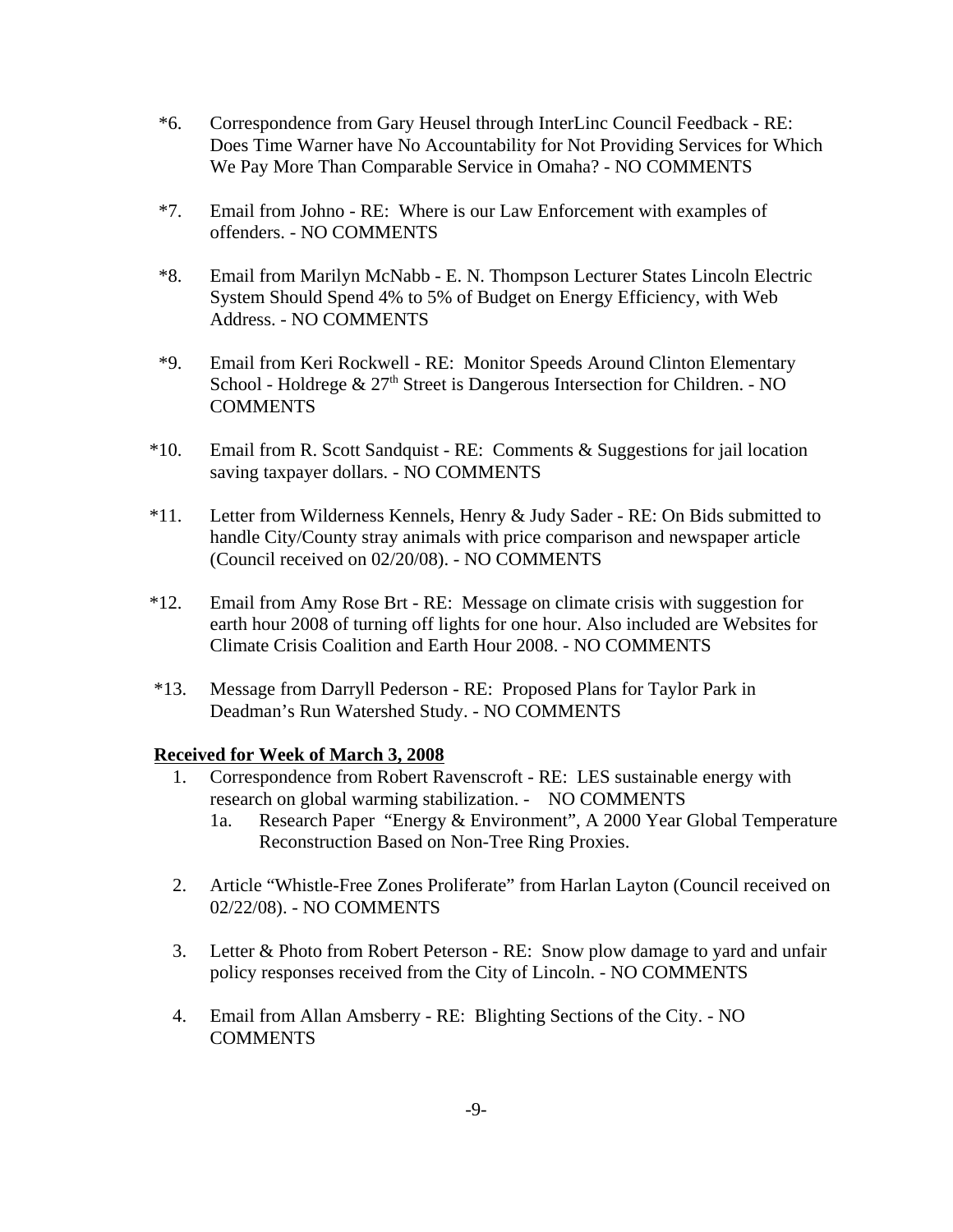- 5. Email from Ron & Becky Herms RE: Comments on Legislation to prevent City officials from having contracts with the City. - NO COMMENTS
- 6. Correspondence from Tom Hardesty RE: Opposed to Charter Amendment for not allowing Council Members to do contract business with the City. - NO **COMMENTS**
- 7. Letter from Maxine Sturzenegger RE: Reject request for sidewalk on property-West Lincoln, Block 16, Lots 7 through 7 (Council received on 02/28/08). - NO **COMMENTS**

# **AD D E N D U M - (For March 3rd)**

## **I. MAYOR -**

1. NEWS ADVISORY - RE: Mayor Beutler's Public Schedule Week of March 1 through March 7, 2008 - Schedule subject to change. - NO COMMENTS

### **II. CITY CLERK -** NONE

### **III. CORRESPONDENCE -**

### **A. COUNCIL REQUESTS/CORRESPONDENCE** -

### **JON CAMP -**

- 1. E-Mail from Mike Higgins RE: Survey of Lincoln residents priorities. NO **COMMENTS**
- 2. E-Mail from Tom Wanser RE: City Charter. NO COMMENTS
- 3. E-Mail from Marvin Souchek RE: Proposed amendments to the Lincoln City Charter on the Anti-Business Regulation. - NO COMMENTS

### **B. DIRECTORS AND DEPARTMENT HEADS -** NONE

### **C. MISCELLANEOUS -**

- 1. E-Mail from Kyle Fischer, Lincoln Chamber of Commerce RE: LCOC Opposes Anti-Business Regulations. - NO COMMENTS
- 2. E-Mail from Alan Hersch RE: Oppose the Proposed Charter Amendment. NO **COMMENTS**